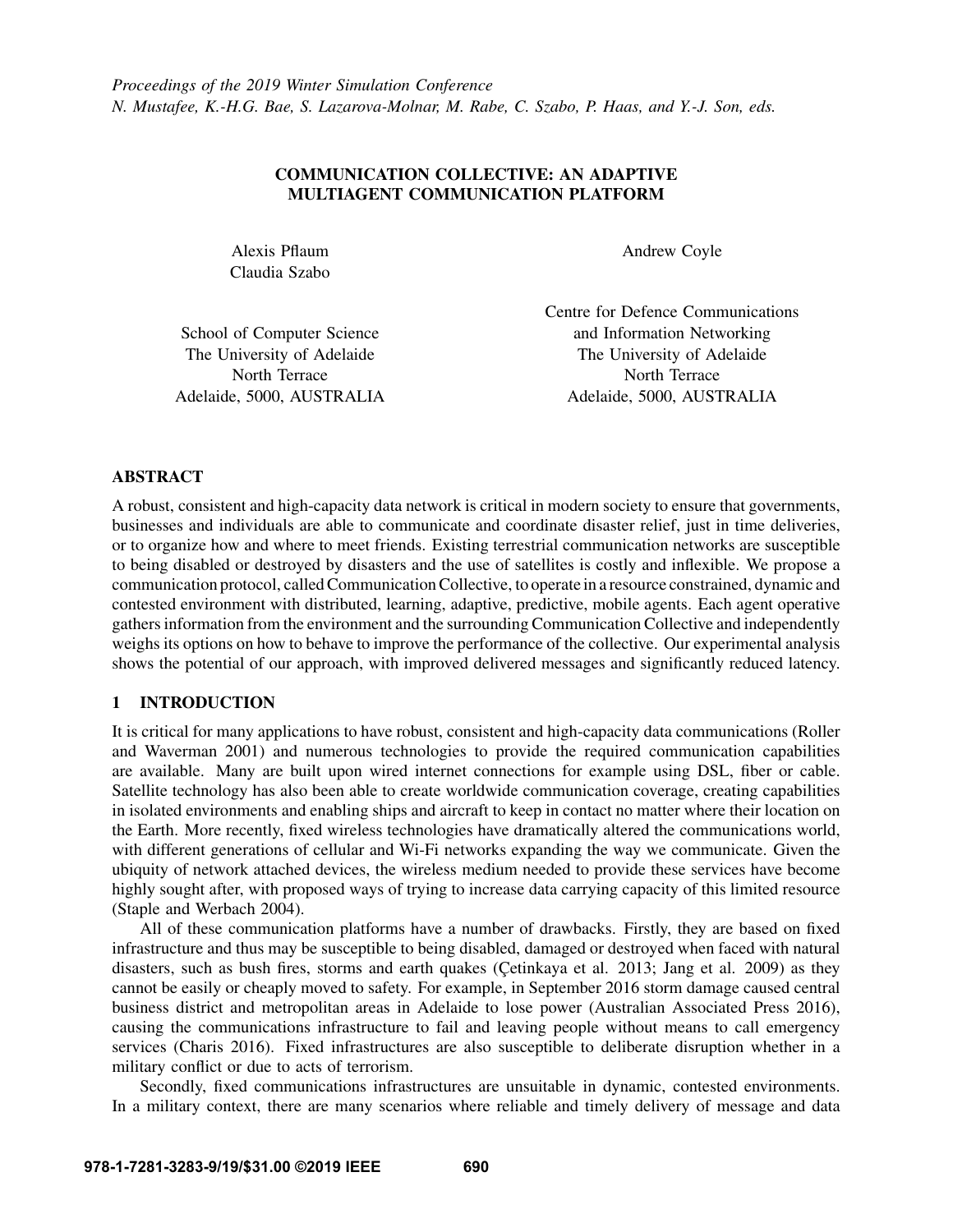communications are required (Đurišić et al. 2012; [Lee et al. 2009\)](#page-11-3). Fixed communications infrastructures cannot be relied upon as they can easily be disrupted or damaged by a military or guerrilla opponent [\(Kwak and Borghetti 2010\)](#page-11-4). The military context itself may involve a dynamic, contested communications environment. Thirdly, fixed wireless networks are a shared medium in which the distribution of the available resources may lead to shortfalls in capabilities. This could be due to miscalculating the actual demand on installation, or their deployment in environments with limited infrastructure due to natural or man-made disasters [\(Jang et al. 2009\)](#page-11-2). There is a need for a communication protocol that overcomes these limitations, to deliver timely messages with a good quality of service in a dynamic, distributed and contested environment.

Other current approaches attempt to create a communication network in an environment where fixed infrastructures do not exist or have been destroyed. For example, replacement or temporary communications infrastructure or the use of communications satellites can be utilized, cell on wheels (COWs) which are mobile 4G base stations can be used where there has been a break down in infrastructure. Each of these provide some benefit but each has significant limitations. Ad-hoc networks are networks in which the network's control is distributed amongst the network users.

While ad-hoc networks can be created, most consumer devices, e.g., mobile phones, are not created with this functionality in mind. Users and vendors may be reluctant to let other users relay data on their devices. For the few devices that do have this ability, their transmission power/range is usually limited due to privacy and security considerations, requiring devices to be in close proximity to one another. Thus stationary, out of range devices cannot participate in an ad-hoc network. Replacement or temporary stationary communications equipment may have been affected by the same problem that destroyed the original infrastructure.

Existing approaches have not yet addressed all the challenges within this space, and as such, for a solution, we propose the use of agents [\(Weimer et al. 2017\)](#page-11-5), as they have the mobility, autonomy, redundancy and flexibility to create a communications network to meet these requirements.

The creation of an autonomous intelligent acting agent has been the focus of much research. This includes focusing on how agents gather and represent information from their environment. Agents, in addition to reacting to stimuli, consider their actions with respect to their goal and plan a course of action. For agents to interact with their environment, they need to be able to manipulate objects and navigate unassisted [\(Johnson et al. 2015\)](#page-11-6). In addition to methodologies for communication, command and control for a large number of agents have also been analyzed [\(Howard 2013\)](#page-10-4).

In this paper we propose a communication protocol to operate in a resource constrained, dynamic and contested environment with distributed, learning, adaptive, predictive and mobile agents. The radio spectrum needed to communicate both messages and organization information for the agents is constrained, requiring balancing of the frequency resource to allow its efficient use. The operating environment is considered to be dynamic, with devices moving around and requiring changing levels of service. The agents will be considering the environment to be contested either actively or passively, being jammed or needing to share the radio frequency spectrum with other devices. Agents are required to be mobile and they need to move, adjusting the network shape to suit clients' needs. Agents need to adapt the network topology and performance based on temporal client demands, allowing higher bandwidths for specific continuing communications between clients, while still providing required service to all others. It is not always possible to provide the required service when needed as it can take time to adjust the network, however if agents have the ability to predict future demands based on prior use then it is possible to pre-emptively prepare for the demand.

Network state information needs to be partially distributed among the agents to ensure redundancy and scalability.

Complete knowledge sharing between agents would flood the communications network [\(Gautam and](#page-10-5) [Miyashita 2007\)](#page-10-5) leading to reduced performance. In addition, the agents' memories are finite. Finally, the ability to pre-program the exact norms and procedures an agent should follow and to ensure they are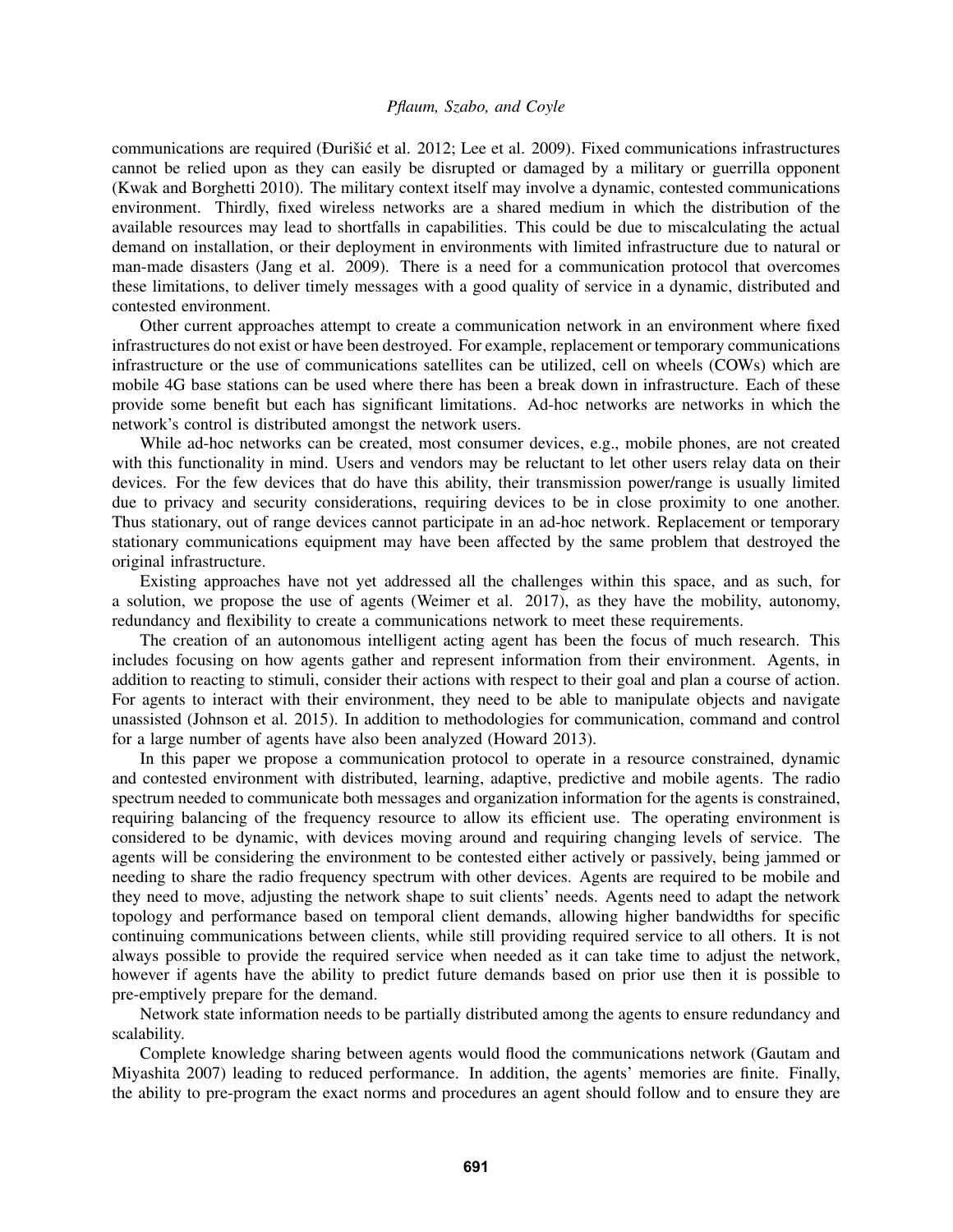correct is a non-trivial task [\(Gilbert 2004\)](#page-10-6), as the agents must be able to learn to modify their behavior to better suit the environment and create a better network. The contributions of this work are twofold:

- A new agent-based communication infrastructure working in dynamic contested environments through coordination and cooperation.
- An extensive experimental analysis highlighting the need and extensive benefits of our work.

# 2 RELATED WORK

In order to function in a contested and dynamic environment, agents need to be able to position themselves in a way that facilitates communication over a network. We categorize related research into two broad categories to facilitate understanding: *positioning*, focused on how the agents organize themselves within a physical space and *network*, focused on problems associated with a dynamically changing distributed network. We discuss these below.

## 2.1 Agent Positioning

Agents are positioned with respect to the environment and each other and this determines characteristics of the communication network they create. The perfect network would need to service the largest possible area with the fewest number of agents, in addition to providing the highest possible bandwidth to the network users, leading to trade-offs between these two goals.

Beacon systems [\(Scheutz and Bauer 2006\)](#page-11-7) discussed a simple method for spreading out an agent intrusion detection network with the use of two beacons on each agent. The first beacon was used to geographically position the agents relative to each other, and the second beacon to signal a detected intrusion. Each agent could simultaneously transmit and receive beacon messages. The message strength decreases as the agent travels away from the transmitter. Using message strength agents can determine how far away they are from each other. Agents use the first beacon's signal strength to find a 'sweet point' of how close they should be to their neighbors. If the signal strength is too high, then agents should move away from the signal, causing the communications network to spread out. To keep the network together when the signal strength is too weak, agents will move towards the signal thus causing its strength to increase [\(Howard](#page-10-7) [et al. 2002;](#page-10-7) [Scheutz and Bauer 2006\)](#page-11-7). The second beacon works as a signaling relay that is used by the agent when an intrusion is detected. The message is repeated by all agents within transmission range. The main benefit of the beacon system is the simplicity of the rules, as they are relatively easy to encode and require little processing power to follow. As the rules try to find a geo-spatial agent density equilibrium, a side effect is the self-healing ability of the network as agents will move to fill a noticed gap in the network.

However, the network has no concept of its environment and thus it is unable to take exploit it. In addition, the network shape, which is determined by the rules, converges to a circular clustering. Often in intrusion detection systems, it is beneficial to take advantage of the environment and create detection parameters which take a more elongated topology.

Relying on network users An opportunistic network is mentioned by [\(Roy et al. 2018\)](#page-11-8) where the agent's positioning is not influenced by the wireless network that can be created. For example, in a disaster area, information can be placed into a car, or the mobile phone of an aid. As the devices moves from one camp to another, information can be disseminated [\(Roy et al. 2018\)](#page-11-8). While the system uses the movements of existing actors to facilitate communications, it has no direct control over their behavior. No direct communication is possible, as the network is used to delivering conceptual parcels of information between points with no guarantee they will be delivered.

Inter-agent communication [Batalin and Sukhatme \(2003\)](#page-10-8) and [Pezeshkian and Nguyen \(2006\)](#page-11-9) proposed that agents form a *bucket brigade* to provide wireless network connection. Initially, all agents would move together away from the source of wireless connection. When the network strength drops to a certain level, an agent would remain behind to be a network relay, thus allowing the others to move further away but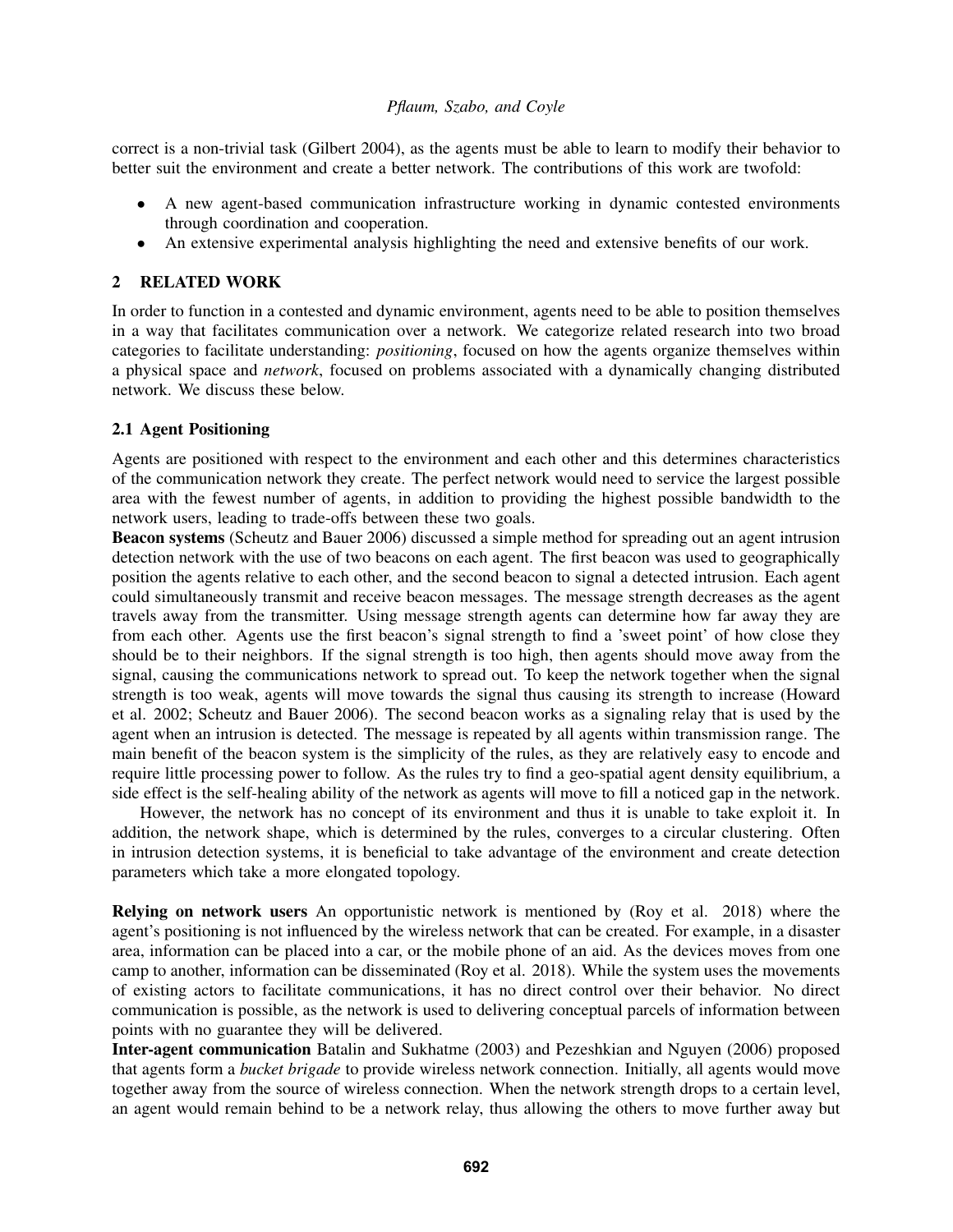still remain in network range [\(Batalin and Sukhatme 2003;](#page-10-8) [Pezeshkian and Nguyen 2006\)](#page-11-9). This approach allows agents to explore the furthest distance away from the initial network connection, as agents pass messages along the chain thus maximizing the linear distance the network can stretch. Instead of having semi-independent agents making up the network, the *bucket brigade* acts as a single entity, servicing the head of the chain to communicate back to the starting location. However, the approach is not fault tolerant as the failure of an individual agent breaks communications to the head of the chain. In addition, the communication load is not evenly spread over the agents.

To allow for more complex positioning, communication between agents is required to facilitate coordination in both their current and past geographical positions. One way of representing this information is by pheromone maps [\(Parunak et al. 2003;](#page-11-10) [Sauter et al. 2008\)](#page-11-11). These require agents to record their taken actions onto a shared or distributed ledger that also retains geographical information. Other agents can adjust their behaviors based on this information. The action recorded on the ledger changes and deteriorates over time, allowing stale information to leave the system. This method allows simpler reactive agents to be designed, with their behavior following rules based on the state of the map [\(Sauter et al. 2005\)](#page-11-12).

While a pheromone map makes the decision process for the agents easier, its existence adds complexity to the system. Firstly, to use the pheromone map, agents need to know their precise geo-spatial location, and to read and write pertinent information. This requires the agent to have a method of knowing their location. This could be done with the use of GPS. Secondly, agents need access to the pheromone map to be able to use it. Having a central repository would prevent the system from scaling as communication with the map will become a bottleneck. Thus, a distributed approach is required, which would keep an up-to-date, regionalized distributed pheromone map, where the required information is shared among the agents.

### 2.2 Network

Computer communication can be viewed from two perspectives, physical and logical. The physical refers to the sending and receiving of information as bits through a medium, be it wire, optic fiber or radio frequency. It is concerned with message deterioration, interference and maximizing the number of bits sent and received. The logical is based on top of the physical network and is concerned with the conceptual problem of how to move a message between agents in the network to reach its destination. The physical perspective is important as everything is reliant on it, however there are problems associated with wireless networks.

A mobile ad-hoc network (MANET) is made up of a set of interconnected mobile agents. Each agent acts both as a receiver and transmitter, enabling each to communicate wirelessly with its surrounding agents, including the ability to route messages for agents out of direct transmission range [\(Lalar 2014\)](#page-11-13). The logical network topology of how messages are routed through the network change as agents move, potentially causing a situation with no route between agents. This intermittent connectivity causes the need to develop a delay tolerant network (DTN) that can store a message until a new route is established [\(Kuiper](#page-11-14) [and Nadjm-Tehrani 2011;](#page-11-14) [Roy et al. 2018\)](#page-11-8). A benefit of this approach is it can partially hide the network instability from the applications using it, as the routing protocol deals with holding onto the messages until connection is re-established.

However, such benefit comes at an increased cost to the communications network. There is limited space for storing messages, and as such decisions need to be made about where in the network the messages will be stored and whether a bottleneck will be created from a flood of waiting messages upon restart [\(Gautam and Miyashita 2007\)](#page-10-5). Another decision refers to what should happen if the recipient does not rejoin the network with applications still needing programming to handle possibly delayed messages. This method also assumes routing knowledge exists as to whether holding onto the message for later delivery is required or not.

Other approaches' shortfalls are considered when developing the Communication Collective. The agent mobility can give protection from the initial disaster or attack as they can move to safety. This movement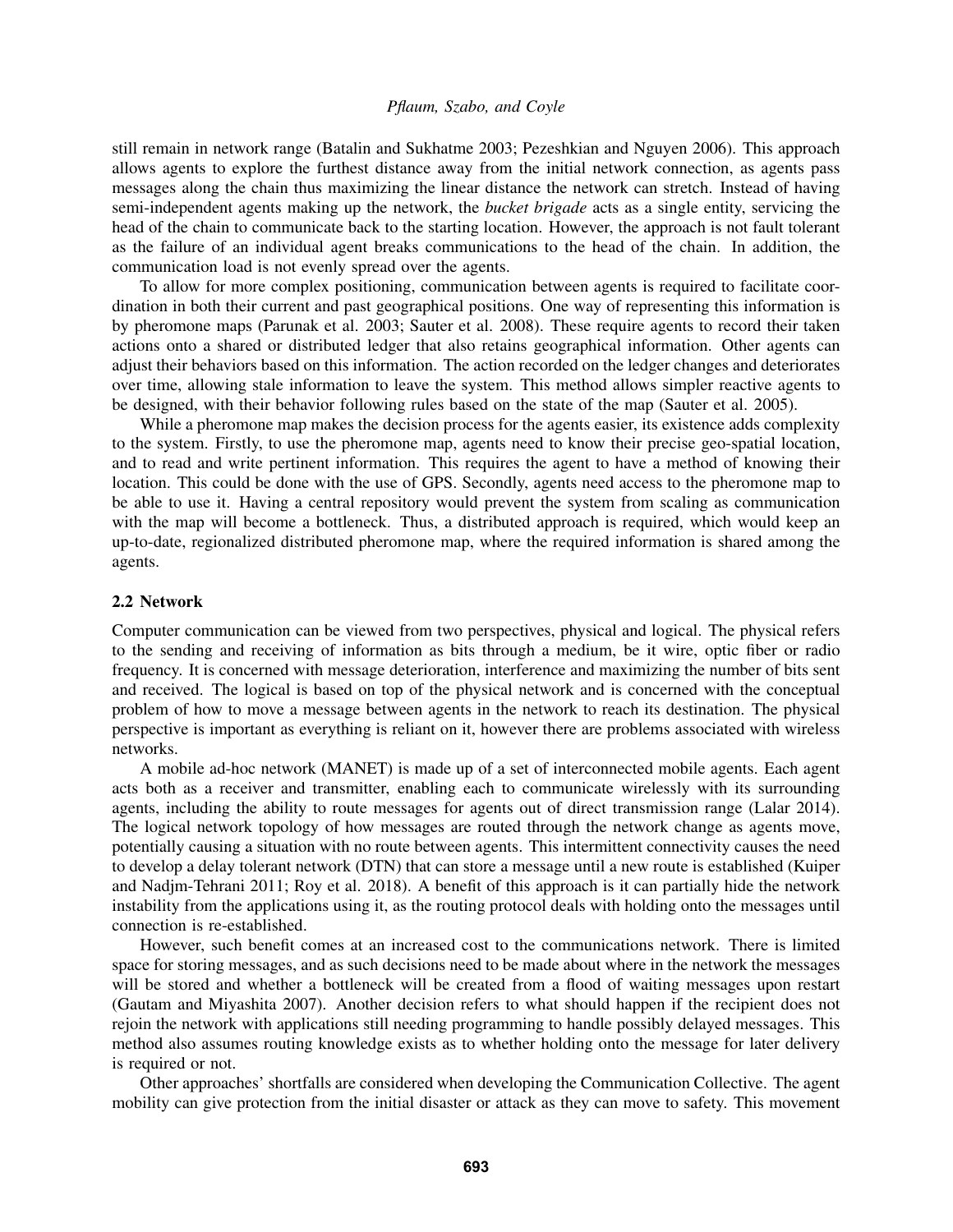also allows adaptability to the communication platform thus maximizing the network's coverage, or ensuring clients remain within range. Changing the message routes also affects the available bandwidth in different sections of the network. Operatives are self-contained determining their role and behavior by the behavior of clients and the network. This allows the network to scale without the creation of control bottlenecks. As the network is made up of multiple individuals it increases its reliability. There is redundancy if some individual is damaged as well as making the network harder to jam with higher power local transmissions.

## 3 PROPOSED APPROACH

The existing work has drawbacks when being applied to a distributed communication platform: fixed infrastructure is fragile and can easily be damaged or destroyed and satellites are expensive and have limited bandwidth for numerous point to point communication. MANET and opportunistic networks have little to no control over whether a message is successfully delivered or not. The Communication Collective is a collection of independent mobile agent operatives that work together to create a communication platform that clients use to send messages to each other. Collectively operatives and clients are referred to as participants. The Communication Collective is comprised of comparatively cheap multiple mobile components so the network size can be scaled as required. The operatives' mobility allows them to move out of disaster's way, move the network to where they are required and allow redundancy if aspects of the network are damaged or jammed.

Each operative interacts with the environment via three different means: sensors, its movement, and communications. *Sensors* determine the operatives' location in the world and items within sensor range, be it other participants or the physical environment. There are two uses for communications. The first use is to forward client messages towards their destination. The second use is to pass information between operatives regarding the network state. Movement of operatives allows message routing pathways to change as they move closer or further away from each other and to keep clients within range of the network.

The operatives are independent of each other, and their characteristics are summarized in Table [1.](#page-4-0)

| <b>Inputs</b>   |                                                                               |
|-----------------|-------------------------------------------------------------------------------|
| <b>Sensors</b>  | The positioning of the operative in the environment.                          |
|                 | Location of the operative with respect to other operatives.                   |
|                 | Radio frequency noise.                                                        |
| Communication   | Receiving client communication.                                               |
|                 | Receiving network status and configuration information.                       |
| Outputs         |                                                                               |
| <b>Movement</b> | Facilitate routing messages through the network.                              |
|                 | Keeping clients within communication range.                                   |
|                 | Moving to avoid or mitigate jamming.                                          |
| Communication   | Sending client communication.                                                 |
|                 | Keeping clients within communication range.                                   |
|                 | Sending individual and collated network status and configuration information. |

<span id="page-4-0"></span>Table 1: Operative.

Figure [1](#page-5-0) shows how the data flow is grouped into six categories. These are:

- 1. *Input* is received into the operative from either its sensors or participant communication.
- 2. *Raw Data* groups and collects information received from the inputs.
- 3. *Collated Data* uses the raw data to build a model of the operative's environment, the network's state and what messages it has to deliver.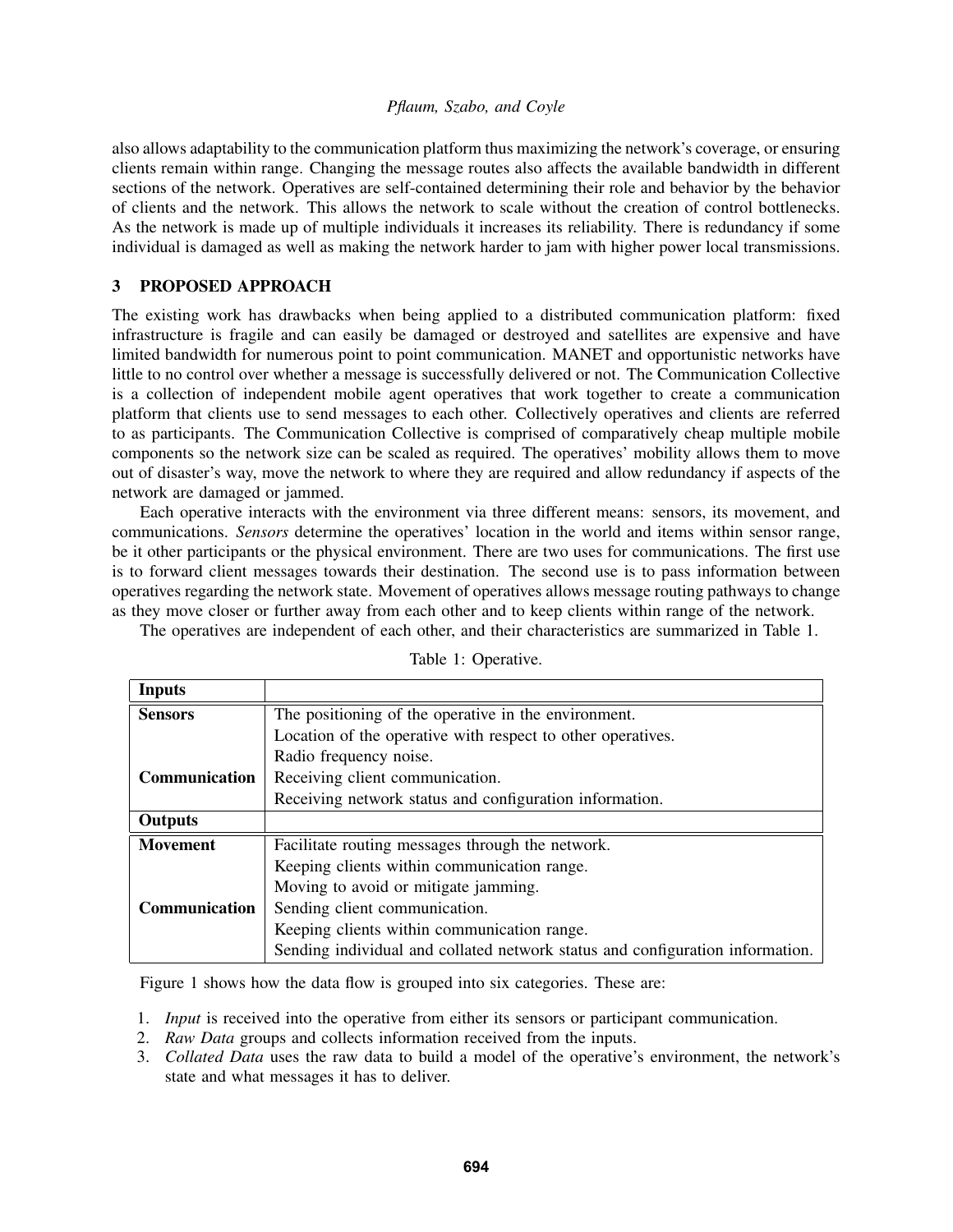



<span id="page-5-0"></span>Figure 1: High level internal structure of an operative process flow from inputs to outputs.

- 4. *Combined Data* is a central location within each operative where it collates the data it has access to, giving a singular view of the environment so it can be queried when determining the future actions of the operative.
- 5. *Logic* is broken into two components, namely Communication Logic and Coordination Logic. The Communication Logic is in charge of working out how to process client messages with respect to knowledge of the environment and who is in communication range. The Coordination Logic is interested in constructing a model of the network workloads, client locations and movements, then decides where the operative should move and how it should act to maximize the network's performance.
- 6. *Output* is the way the operative interacts with the environment.

Operatives interact with each other directly via communication and indirectly by their detected relative positioning. Operatives that interact directly via communication forward messages over the platform and can send coordination messages. Coordination messages are used to share knowledge of the state of the Communication Collective between operatives. Operatives that interact indirectly by detecting other operatives though sensors can change their perception of the environment and thus its behavior.

An overview of the operative's decision-making methodology is shown in Figure [2.](#page-6-0) The model follows the concept of a belief, desire, intention (BDI) system [\(Bratman 1989\)](#page-10-9). *Belief* is the internal representation an agent has about itself, the world it is within, and possibly any information given to it by an outside actor, such as a human or from another agent. It uses this information to reason about the world, what has happened and what it believes is likely to happen in the future. *Desire* is focused on the goals of the agent, what does the agent wish to achieve by being, be it to maneuver to a certain location, remain standing or manipulate the environment, such as move objects or operate machinery [\(Johnson et al. 2015\)](#page-11-6). *Intentions* are what the agent has decided to do, a set of procedures it believes, when followed, will help satisfy or accomplish its goals.

The belief of the operative's interaction with the current situation within the simulation is drawn from two sources, namely, the current role that the operative is following and the operative's perceived store of information from its environment inference.

Recalling the role with historic information allows for consistent behavior over time, as task completion is preferable to swapping between multiple non-completing tasks. These memories are used in perceived benefit calculations in determining its actions. The quantity and duration of memories to achieve collective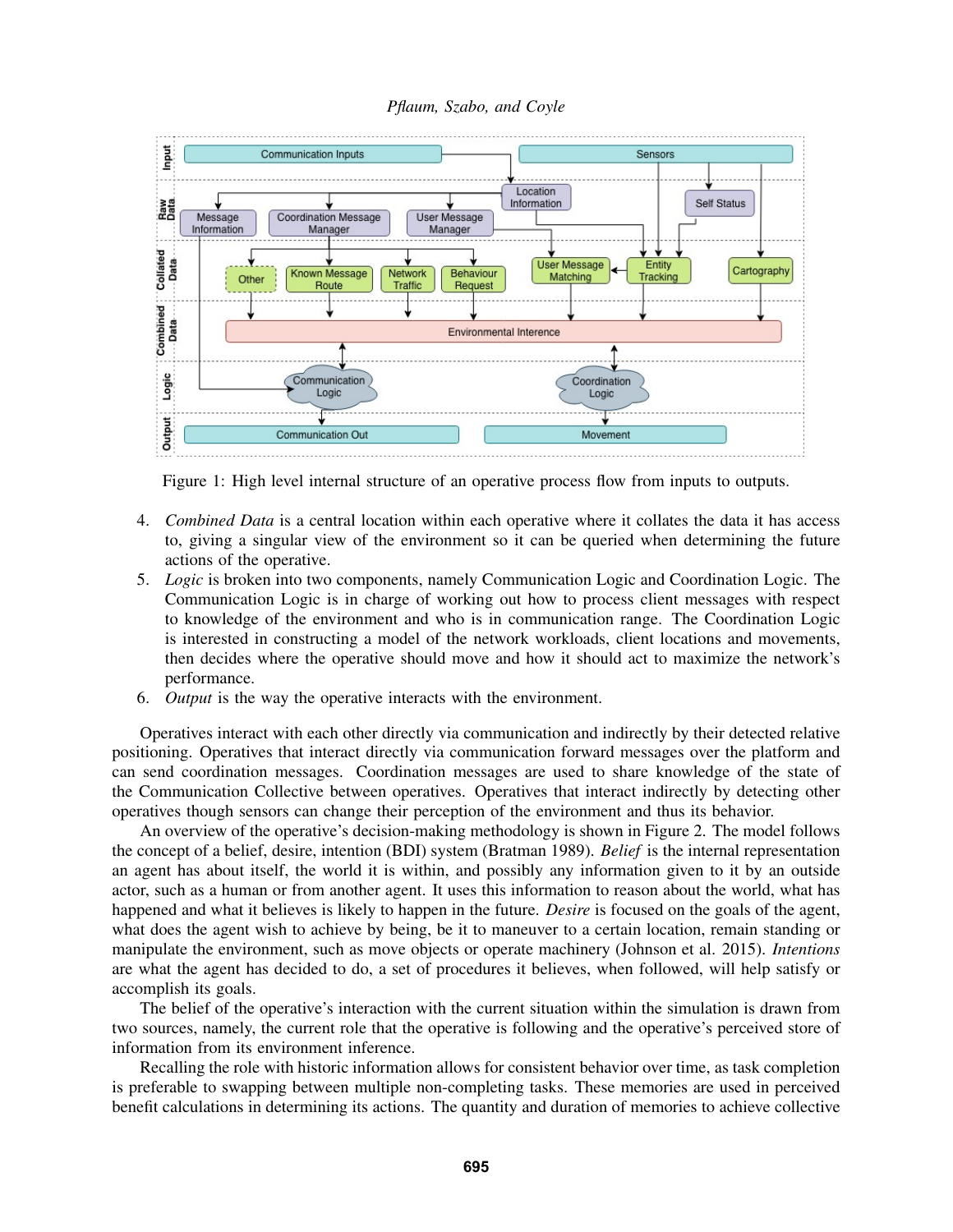*Pflaum, Szabo, and Coyle*



<span id="page-6-0"></span>Figure 2: High level internal operative internal consideration flow.

performance improvement as well as what is an appropriate level of improvement to the increased costs of hardware and processing complexity, remain an open question.

The current perceived state of the world found in the environmental inference comes from an amalgam of its sensors and information passed to it from other operatives. Although in this system we are not considering intentionally false or misleading information, the information could be out of date and this needs to be accounted for. The desire of the operative is to maximise the Communication Collectives functionality. There are two steps in determining desire. The first step calculates its perceived utility to the Communication Collective of the operative adopting different roles. This is stored as a weight. Roles include (i) *tracking* a client so they remain within communication range, (ii) *positioning* itself with respect to other operatives to improve/maintain communication area coverage, and (iii) *enhance* routing between clients. The second step, utility consideration, modifies the possible role weightings depending on the current state of the known Communication Collective. Points of consideration include which users are currently being tracked by other operatives, the current communication network congestion and possible other operatives' requests. The intent of the operative is to carry out changes it can make to the environment to facilitate the role it has selected, and thus define where and how fast it will try and move within the environment. The only role operatives can currently choose from is to continue to move in a straight line within the environment.

The objective of the Communication Collective is to create a communications platform that allows clients to communicate with each other. Clients exist in the simulation to use the Communication Collective but are separate from it, as the network has no control over their behavior. All aspects of clients, such as speed, communication range and data rate are independent from the operatives.

## 4 EXPERIMENTAL ANALYSIS

In the prototype implementation of the Communication Collective, several aspects are random, from the starting location of participants to a client that will create a new message and decide to whom it should be sent. The random aspects are created from the Mersenne Twister pseudo random number generator, which is given an initial seed value. Several modules need still to be implemented, namely, having individual operatives create and maintain an expanded model of the environment, in order to understand their location with respect to clients and other operatives. From this model, planned routing mechanisms can be applied defining which operatives handle the forwarding of messages between specific clients, thus reducing the bandwidth requirement. Another module to be implemented refers to an operative's positioning planning, which determines how agents move depending on the network communication load and the positioning of other operatives and clients within the system.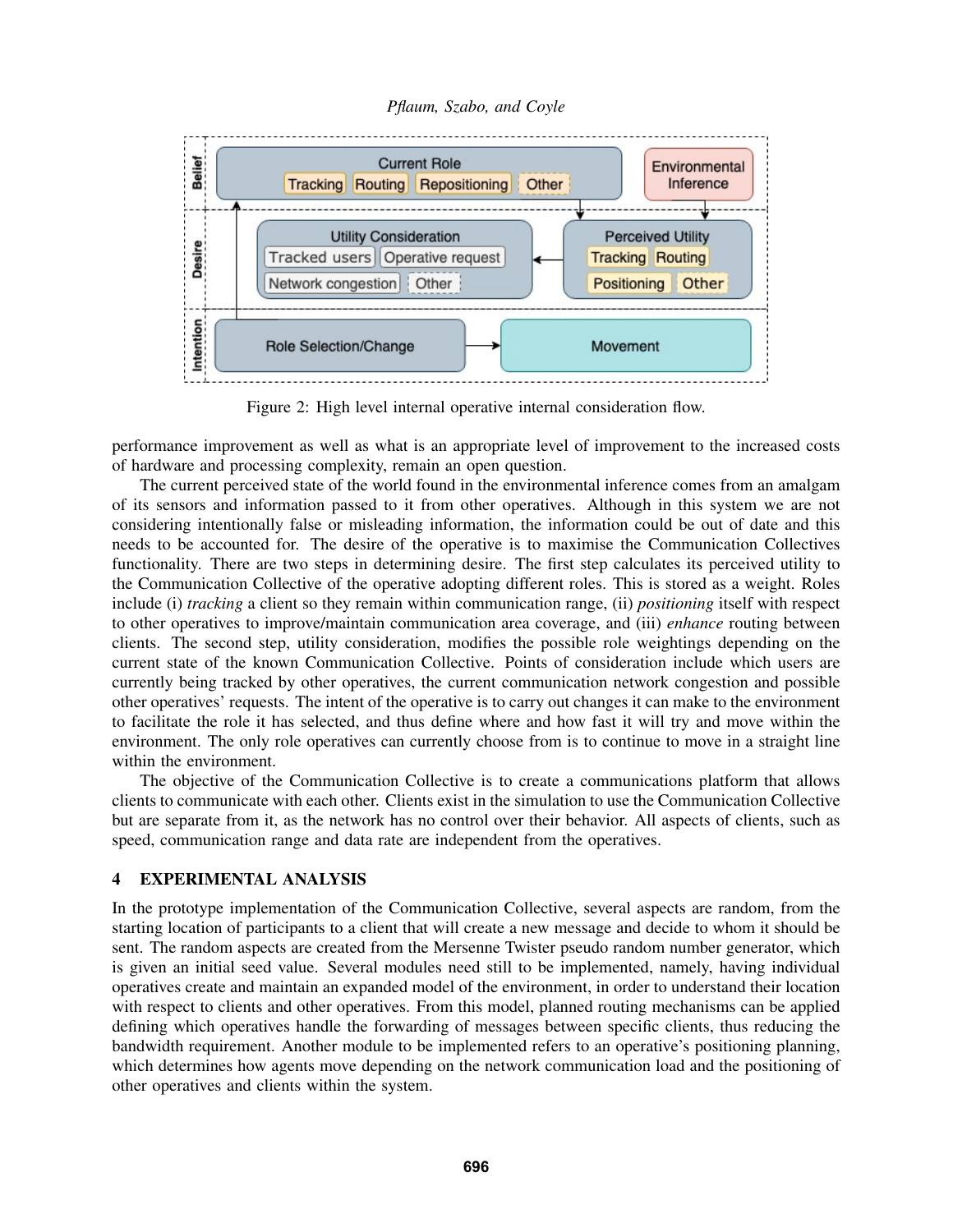Each trial in an experiment is repeated twenty-five times with different initial seed values. We assume our averaged results will approximately follow a normal distribution and thus in each experiment we calculate averages and population standard deviations. Confidence intervals of the results are shown in the tables are calculated at approximately 90% in the format '[lower-upper]'. We understand the mathematics used for calculating confidence intervals around an upper limit become unreliable, however they are still useful in showing trends between experiments.

In the following experiments inputs are changed and trials are made to determine the performance of the Communication Collective. Inputs include participants, the number of operatives and clients within the simulation, with ratio describing the number of operatives per client. *Message density* is a probability applied to each client per second that determines if they will generate a new message to be routed through the Communication Collective. The *world dimensions* is a three dimensional area representing the simulation world described in width, height and depth in kilometers. This world space has a hard edge, with all participants originally created within this space and are unable to leave this space. Participants are able to identify each other along with their location and obstacle. Communication is limited to the lesser ability between the two participants, using the minimum data rate (bytes) and distance (km) of the two. The current model uses a binary cut off: either they are within range and can communicate at the full data rate, or there is no communication. Messages have a size made up from header information as well the body, thus it takes time for a message to be transmitted between participants. Participants can move around their environment with a maximum possible speed measured in meters per second. *Message buffer size* is the number of messages an operative can store at the same time.

The following metrics are calculated: area coverage, client coverage, message hop count, messages received, latency as well as movement of clients and operatives. *Area coverage* is the percentage of simulation area covered by at least one operative's communication range. This percentage is estimated by splitting the simulation area into 250*m* 3 cubes, with each cube marked as covered if it is fully within range of an operative. *Client coverage* is a percentage measurement of the number of clients within communication range of at least one operative. *Hops* is a count of steps a delivered message took to reach the destination client, as each message needs to pass through at least one operative the smallest hop number is two. *Messages received* is a percentage calculated by the successfully delivered messages divided by the total number of messages created within the simulation. *Latency* is how long it took for messages to reach their destination; the time is from its creation till delivery. *Client and operative movement* are an average measurement of how far they moved per second within the simulation.

## 4.1 Effect of Participant Density

In this experiment, we evaluate the performance of the communication collective as the number of participants increases, using the experiment parameters shown in Table [2.](#page-7-0)

| <b>Property</b>        | Value                                |
|------------------------|--------------------------------------|
| Participants           | 300 Operatives and 30 Clients        |
| Communication rate     | 5 kilobytes per second               |
| <b>Message Density</b> | Each client has 1% chance per second |
| <b>World Dimension</b> | $100 \times 16 \times 50 \text{ km}$ |
| Communication distance | 8km                                  |
| Message Buffer Size    | 50 messages per operative            |

<span id="page-7-0"></span>

| Table 2: Experiment parameters unless otherwise defined. |  |  |  |  |
|----------------------------------------------------------|--|--|--|--|
|----------------------------------------------------------|--|--|--|--|

We show our results in Table [3.](#page-8-0) There is a fixed sized environment within the simulation, thus as the participant density increased it changed several statistics. Firstly, the communication area covered by the operatives increased along with the client network coverage. Secondly, the number of generated messages grew proportionately to the client count. Thirdly, the number of hops grew indicating at lower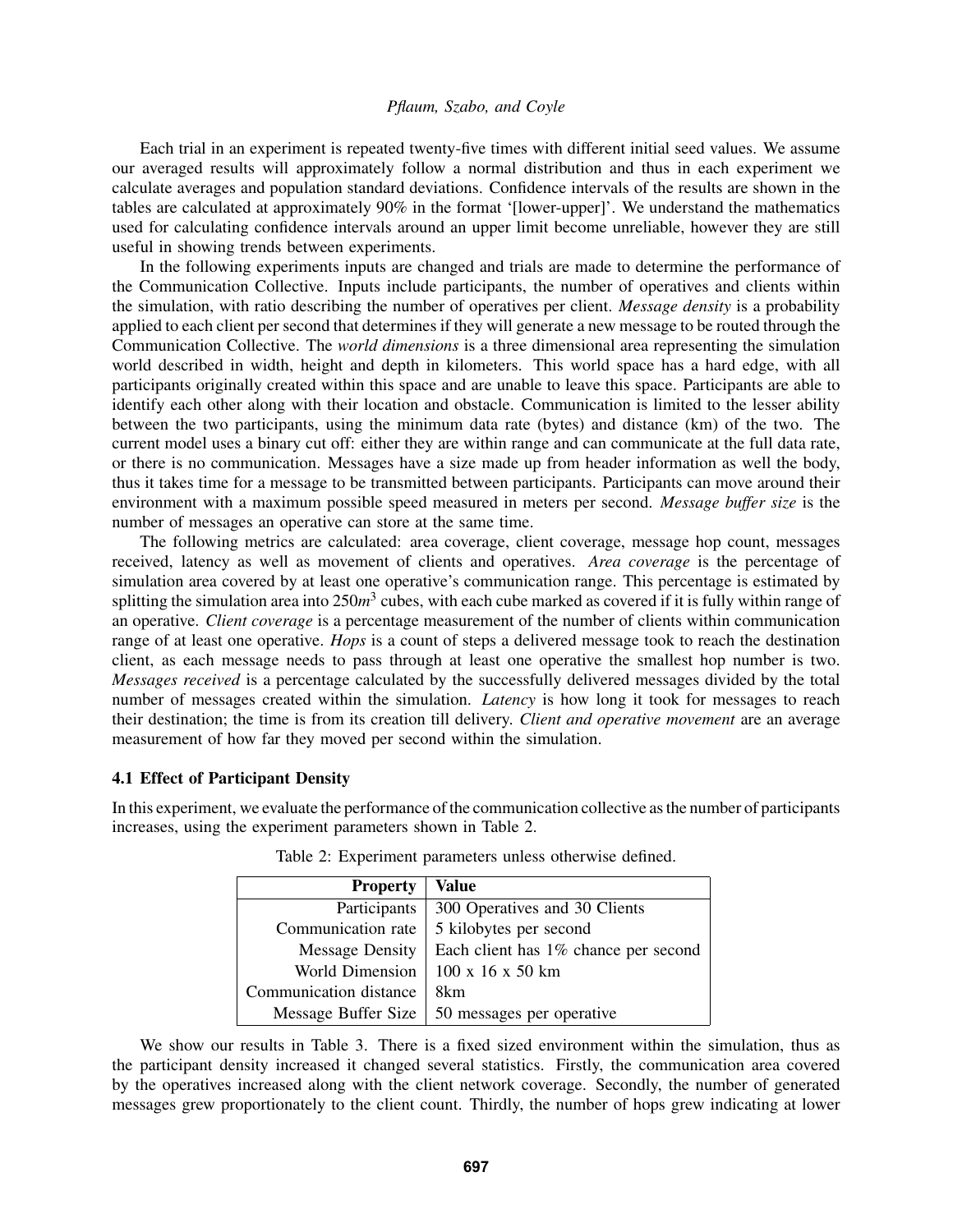<span id="page-8-0"></span>

| Pflaum, Szabo, and Coyle |  |  |
|--------------------------|--|--|
|                          |  |  |

| <b>Operatives</b> | <b>Messages</b>  | Area              | <b>Client</b>    |                 | <b>Messages</b>   | <b>Latency</b> |
|-------------------|------------------|-------------------|------------------|-----------------|-------------------|----------------|
| and Clients       | <b>Generated</b> | Coverage $\%$     | Coverage $%$     | <b>Hops</b>     | <b>Received</b> % | (s)            |
| 50:5              | $[481-497]$      | $[58.0 - 58.8]$   | $[63.2 - 67.2]$  | $[6.3-6.9]$     | $[29.0 - 34.9]$   | $[2.3 - 3.0]$  |
| 100:10            | $[973-1,005]$    | $[81.3 - 82.3]$   | $[80.4 - 85.2]$  | $[10.2 - 11.0]$ | $[46.8 - 54.1]$   | $[1.3-1.5]$    |
| 150:15            | $[1,484-1,534]$  | $[91.5-92.3]$     | $[91.9-94.3]$    | $[13.5 - 14.5]$ | $[58.0 - 62.2]$   | $[0.8 - 0.9]$  |
| 200:20            | $[1,944-2,030]$  | $[95.8 - 96.4]$   | $[95.3 - 98.3]$  | $[14.7-16.1]$   | $[55.5-61.5]$     | $[0.5-0.6]$    |
| 250:25            | $[2,456-2,557]$  | $[97.9 - 98.3]$   | $[97.7-99.3]$    | $[14.3 - 16.4]$ | $[49.7 - 56.9]$   | $[0.4 - 0.4]$  |
| 300:30            | $[2,938-3,078]$  | $[98.9 - 99.1]$   | [98.4-100.0]     | $[14.2 - 16.4]$ | $[45.0 - 53.1]$   | $[0.3 - 0.4]$  |
| 350:35            | $[3,395-3,547]$  | $[99.3-99.7]$     | $[99.3 - 100.0]$ | $[13.7-15.8]$   | $[44.3 - 52.1]$   | $[0.3 - 0.3]$  |
| 400:40            | $[3,856-4,135]$  | $[99.7-99.7]$     | $[99.4 - 100.0]$ | $[13.5 - 16.0]$ | $[41.3 - 51.1]$   | $[0.3 - 0.3]$  |
| 500:50            | $[4,848-5,143]$  | $[99.9-99.9]$     | $[99.7-100.0]$   | $[13.3 - 15.8]$ | $[40.7 - 49.8]$   | $[0.2 - 0.3]$  |
| 600:60            | $[5,789-6,152]$  | $[100.0 - 100.0]$ | $[99.8 - 100.0]$ | $[13.1 - 15.7]$ | $[40.3 - 48.3]$   | $[0.2 - 0.3]$  |

Table 3: Participant density results.

density levels operatives couriered the messages around while at a higher density it was faster to transfer the message between operatives. These can be due to the environment being a fixed size, thus participants had increased likelihood to be within communication range of each other. The messages received increase along with their client coverage until the flooding of messages in the system causes it to slightly decrease. The random routing of messages floods the system, so along with the limited message buffer size causes messages to be dropped. The latency statistics support the operatives couriering messages at low density then taking less time as the density increased.

Our results show the effect of the increase in the number of participants on several metrics.

# 4.2 Number of Operatives to Clients Experiment

In this experiment we changed the number of operatives to service a fixed number of clients. As all messages need to pass through an operative to be delivered, having too few operatives creates a bottleneck. Increasing the number of operatives has a positive effect on the number of delivered message, latency and increasing the hop count. Highlighted in Table [4](#page-8-1) we can see a peak in the number of hops to deliver a message at three hundred operatives. A reduction in operatives shows an increased tendency of messages to be held and

| <b>Operative</b>       |                       |                                |                   |                               |                 |
|------------------------|-----------------------|--------------------------------|-------------------|-------------------------------|-----------------|
| <b>Client</b><br>Count | Area<br>Coverage $\%$ | <b>Client</b><br>Coverage $\%$ | <b>Hops</b>       | <b>Messages</b><br>Received % | Latency<br>(S)  |
|                        |                       |                                |                   |                               |                 |
| 50:20                  | $[57.67 - 58.33]$     | $[57.52 - 60.88]$              | $[5.25 - 5.48]$   | $[15.56 - 17.09]$             | $[1.66 - 1.91]$ |
| 100:20                 | $[81.64 - 82.16]$     | $[83.01 - 84.79]$              | $[9.33 - 9.62]$   | $[35.92 - 38.11]$             | $[1.10-1.20]$   |
| 150:20                 | $[91.64-91.96]$       | $[92.51-93.89]$                | $[13.22 - 13.55]$ | [50.67-52.29]                 | $[0.77 - 0.83]$ |
| 200:20                 | $[96.00 - 96.20]$     | $[96.27-97.33]$                | $[15.14 - 15.65]$ | $[57.46 - 59.58]$             | $[0.54 - 0.60]$ |
| 250:20                 | $[98.07 - 98.13]$     | $[98.30 - 98.90]$              | $[15.70 - 16.25]$ | $[60.70 - 62.92]$             | $[0.39 - 0.43]$ |
| 300:20                 | $[98.97 - 99.03]$     | $[99.10 - 99.50]$              | $[15.75 - 16.30]$ | $[64.77 - 67.05]$             | $[0.32 - 0.35]$ |
| 350:20                 | $[99.47-99.53]$       | $[99.50-99.70]$                | $[15.38 - 16.01]$ | $[72.07 - 75.03]$             | $[0.26 - 0.28]$ |
| 400:20                 | $[99.67 - 99.73]$     | $[99.70 - 99.90]$              | $[15.21 - 15.88]$ | $[79.44 - 82.92]$             | $[0.22 - 0.25]$ |
| 450:20                 | $[99.80 - 99.80]$     | $[99.83 - 99.97]$              | $[15.01 - 15.69]$ | $[86.44 - 89.75]$             | $[0.17 - 0.21]$ |
| 500:20                 | [99.90-99.90]         | [99.83-99.97]                  | $[14.44 - 15.18]$ | $[93.98 - 96.24]$             | $[0.12 - 0.18]$ |

<span id="page-8-1"></span>Table 4: Operative to client ratio results.

physically transported around the environment, while increasing the number shows the increased dispersion between operatives increasing the probability of delivery in fewer hops. There is a diminishing rate of improvement in latency as the number of operatives increases, this indicates an increased probability of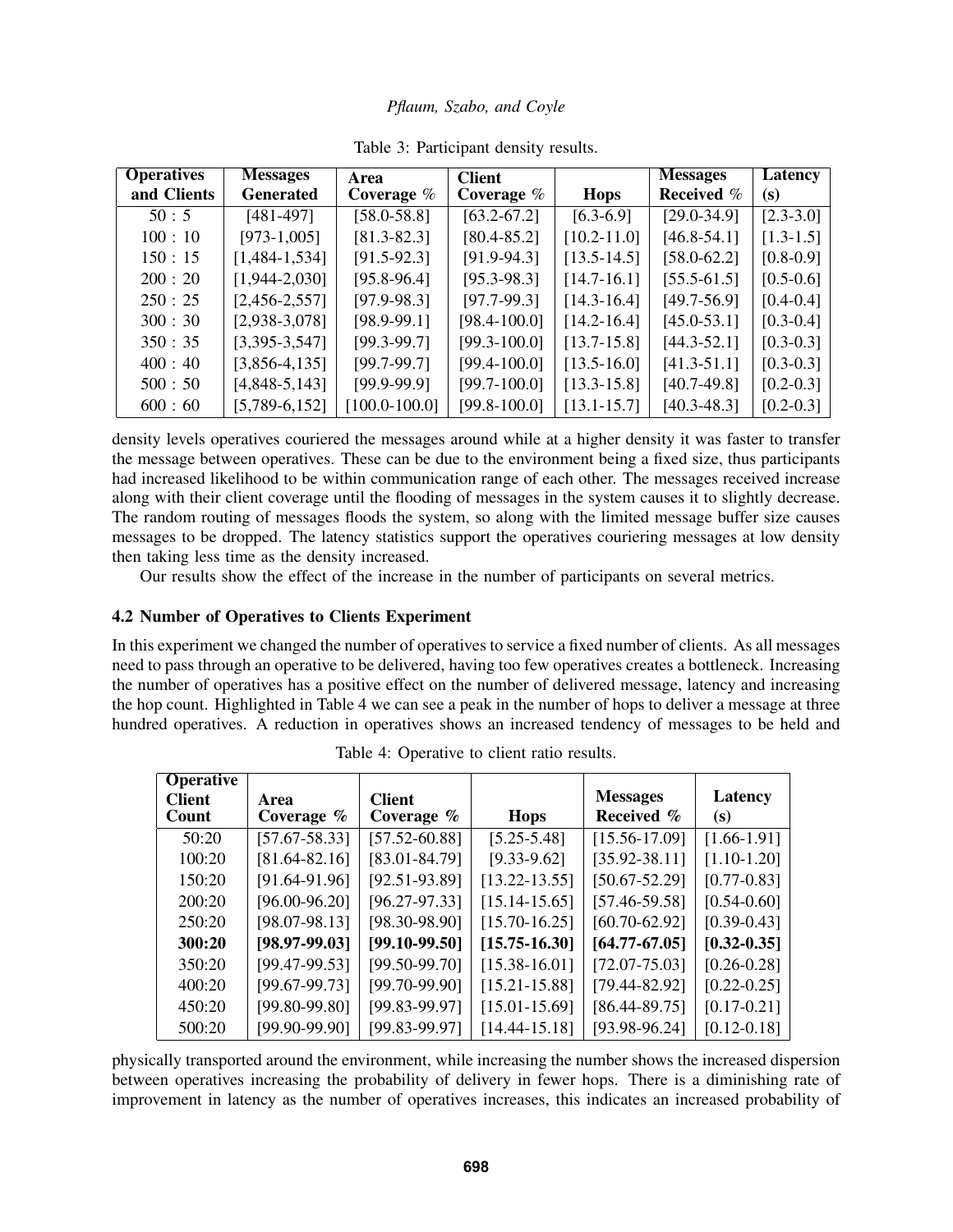an operative containing the message being within range of other operatives to transmit the message to and thus the client. Also as expected there is a positive relationship between the number of operatives and the percentage of successfully delivered messages, however there is not a predictable increase in improvement.

### 4.3 Effect of Message Density

This experiment changes the rate at which clients create new messages, thus changing the network load. As the number of messages increases, we would expect the system to become overloaded as the capacity to transfer messages is fixed.

The results in Table [5](#page-9-0) show the expected increase in messages generated as the message density probability increases. As the load of messages increases, the hop count decreases, showing that as the number of messages in the system increases the operatives drop messages sooner. Interestingly, as the number of created messages flood the system, there is a decrease in the percentage messages received but at a slower rate of decline than the increase in number of messages.

| <b>Message Density</b> | <b>Messages</b>       |                   | <b>Messages</b>   | <b>Latency</b>  |
|------------------------|-----------------------|-------------------|-------------------|-----------------|
| Per Second %           | <b>Generated</b>      | <b>Hops</b>       | Received %        | (s)             |
| $0.5\%$                | $[1,485-1,506]$       | $[16.37-16.96]$   | $[78.52 - 80.88]$ | $[0.28 - 0.31]$ |
| $1.0\%$                | $[2,991-3,026]$       | $[15.04 - 15.60]$ | $[48.03 - 50.03]$ | $[0.35 - 0.38]$ |
| $2.0\%$                | $[6,001-6,043]$       | $[13.46 - 13.87]$ | $[28.99 - 30.06]$ | $[0.37 - 0.39]$ |
| $3.0\%$                | $[8,964-9,026]$       | $[12.53 - 12.90]$ | $[21.61 - 22.37]$ | $[0.36 - 0.39]$ |
| $4.0\%$                | $[11, 921 - 11, 991]$ | $[11.81 - 12.18]$ | $[17.63 - 18.34]$ | $[0.35 - 0.37]$ |
| 5.0%                   | $[14,960-15,053]$     | $[11.25 - 11.61]$ | $[14.98 - 15.52]$ | $[0.34 - 0.36]$ |
| 10.0%                  | [29,943-30,028]       | $[9.47 - 9.83]$   | $[9.22 - 9.65]$   | $[0.29 - 0.31]$ |

<span id="page-9-0"></span>Table 5: Message density results.

#### 4.4 Discussion

Given the random positioning and movement initially defined for the operatives, changes in the experiment parameters give predictable results based on the current framework limitations. As the number of operatives increases so does the number of message routes, this increases the likelihood of a successful delivery.

Having an operative move around carrying a message is much slower than forwarding a message between multiple operatives to the destination client. Thus, as the network's area/client coverage increases the hop count increases while the latency decreases. Limiting the operative's communication rate and message buffer size leads to difficulties when the number of messages entering the system is increased past what it can successfully handle. As the number of messages entering the system increases, messages are more likely to be dropped by operatives before being delivered. The random nature of the operatives along with simple priority queues for message storage and forwarding gives promising results. We believe these results will only get better as the underlying methodologies on how the operatives behaves improve.

Once taking into account the client coverage (greater than 96%), increasing the number of operatives with respect to clients 200:20 to 500:20 also improved the performance of percentage of delivered messages ([57.46-59.58]% to [93.98-96.24]%) and latency ([0.54-0.60] to [0.12-0.18]). This improvement is due to the increased probability a route is found between the source and destination clients while the system is not being flooded by messages. Flooding of messages in the network is shown in the results as the number of messages sent [1,485-1,506] increases to [29,943-30,028]. Although the latency of the messages delivered remains around 0.2-0.3 seconds and the number of hops drops from for a set operative to client ratio of 300:30, there is a decrease in the percentage of messages received from [16.37-16.96] to [9.47-9.83] we can see the deterioration of the system as the number of successful messages delivered drops from  $[78.52-80.88]\%$  to  $[9.22-9.65]\%$ .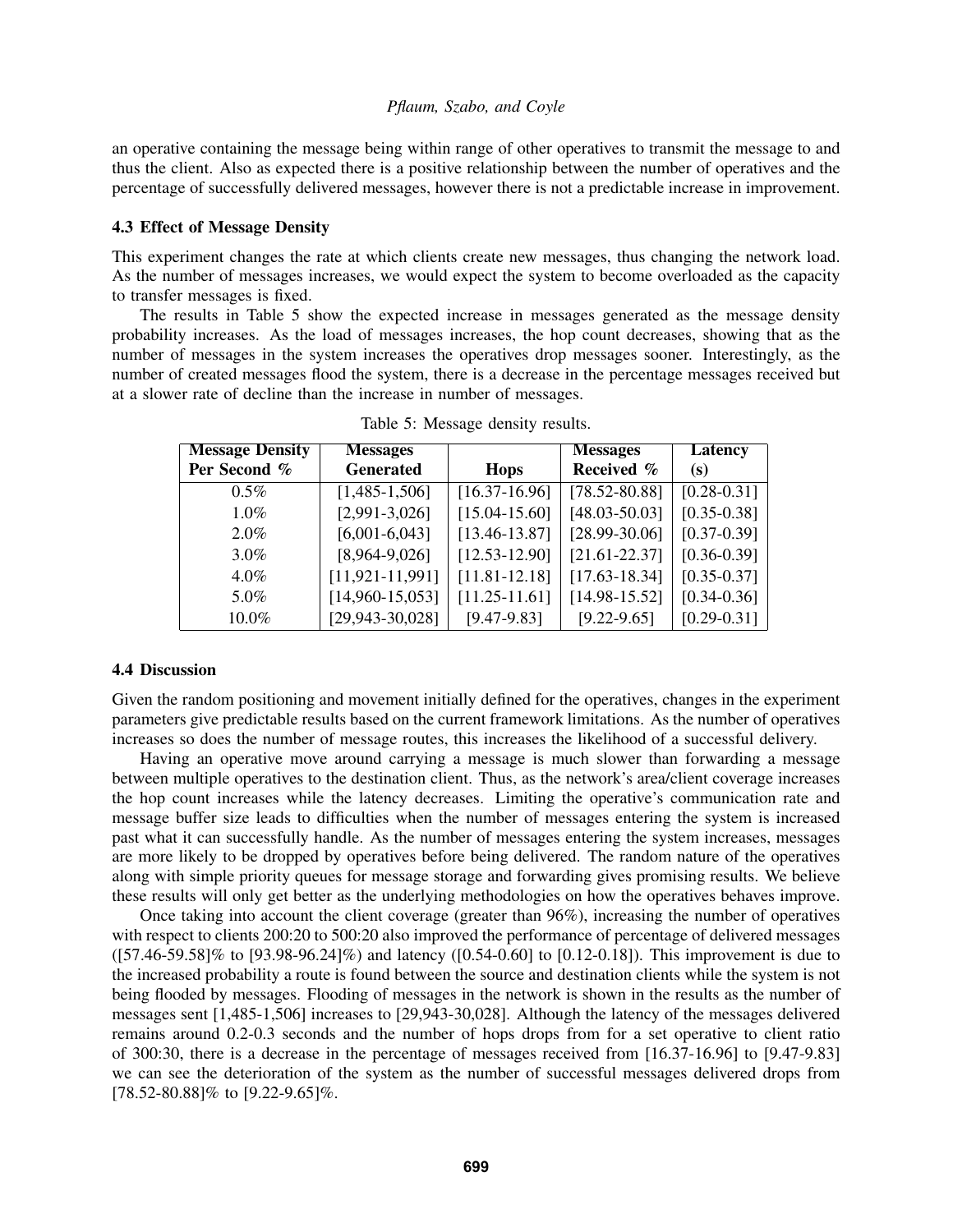#### 5 CONCLUSION

The Communication Collective is a potential solution to other forms of communications drawbacks, as it is made up from multiple mobile components it can avoid or mitigate existing problems: allowing redundancy, cost, moving away from danger or towards where it is needed and the ability to adjust its configuration.

With the increased computing performance, battery life, miniaturization, reduced power consumption and decrease in cost, the creation of a cost-effective adaptive communications platform is becoming a reality. However, achieving the desired system behavior as a result of the interactions between the system operatives is non-trivial.

For the initial creation of the Communication Collective simulation environment the system basics are working with participants being created, moving around the environment and creating/communicating messages. Initial statistics show inputs are affecting outputs in the expected manner. Our analysis finds that when client coverage is low [58.0-58.8]% the percentage of messages received is relatively low [29.0-34.9]%, with messages more likely to be physically transported by a moving operative to the client. As the client coverage increased [95.8-96.4]% while maintaining the same ratio of clients to operatives (10:1), we see an improvement of delivered messages [55.5-61.5]% with the messages passing through more operatives [14.7-16.1 hops] and dramatically reduced the latency [0.5-0.6 seconds]. These preliminary results show promise in the described Communication Collective as a concept and the initial basic implementation and how the basic implementation is letting the system down.

#### ACKNOWLEDGMENTS

This work was supported with supercomputing resources provided by the Phoenix HPC service at the University of Adelaide. This work is using and extending the George Mason University's MASON simulation tool.

#### **REFERENCES**

- <span id="page-10-1"></span>Australian Associated Press 2016. "South Australia Weather: Power Supply Prioritised After Emergency Declared". [https://www.](https://www.theguardian.com/australia-news/2016/sep/30/south-australia-weather-power-supply-prioritised-after-emergency-declared) [theguardian.com/australia-news/2016/sep/30/south-australia-weather-power-supply-prioritised-after-emergency-declared,](https://www.theguardian.com/australia-news/2016/sep/30/south-australia-weather-power-supply-prioritised-after-emergency-declared) accessed 23rd February.
- <span id="page-10-8"></span>Batalin, M. A., and G. S. Sukhatme. 2003. "Coverage, Exploration, and Deployment by a Mobile Robot and Communication Network". In *Information Processing in Sensor Networks*, edited by F. Zhao and L. Guibas, 376–391. Berlin Heidelberg: Springer.
- <span id="page-10-9"></span>Bratman, M. E. 1989. *Intention, Plans, and Practical Reason*. Cambridge: Harvard University Press.
- <span id="page-10-0"></span>Çetinkaya, E. K., D. Broyles, A. Dandekar, S. Srinivasan, and J. P. G. Sterbenz. 2013. "Modelling Communication Network Challenges for Future Internet Resilience, Survivability, and Disruption Tolerance: a Simulation-Based Approach". *Telecommunication Systems* 52(2):751–766.
- <span id="page-10-2"></span>Charis, C. 2016. "Storm in South Australia Left Residents Unable to Dial Triple-0". [http://www.](http://www.news.com.au/technology/environment/storm-in-south-australia-left-residents-unable-to-dial-triple0/news-story/d64dc0de33562cd932b98e5f54ae8846) [news.com.au/technology/environment/storm-in-south-australia-left-residents-unable-to-dial-triple0/news-story/](http://www.news.com.au/technology/environment/storm-in-south-australia-left-residents-unable-to-dial-triple0/news-story/d64dc0de33562cd932b98e5f54ae8846) [d64dc0de33562cd932b98e5f54ae8846,](http://www.news.com.au/technology/environment/storm-in-south-australia-left-residents-unable-to-dial-triple0/news-story/d64dc0de33562cd932b98e5f54ae8846) accessed 26rd March.
- <span id="page-10-3"></span>Đurišić, M. P., Z. Tafa, G. Dimić, and V. Milutinović. 2012. "A survey of military applications of wireless sensor networks". In *2012 Mediterranean Conference on Embedded Computing (MECO)*, 196–199. Piscataway, New Jersey: Institute of Electrical and Electronics Engineers.
- <span id="page-10-5"></span>Gautam, R., and K. Miyashita. 2007. "Robust Coordination to Sustain Throughput of an Unstable Agent Network". In *Proceedings of the 6th International Joint Conference on Autonomous Agents and Multiagent Systems*, 113:1–8. New York: Association for Computing Machinery.
- <span id="page-10-6"></span>Gilbert, N. 2004. "Agent-Based Social Simulation: Dealing with Complexity". *The Complex Systems Network of Excellence* 9(25):1–14.
- <span id="page-10-7"></span>Howard, A., M. J. Mataric, and G. S. Sukhatme. 2002. "Mobile Sensor Network Deployment using Potential Fields: A ´ Distributed, Scalable Solution to the Area Coverage Problem". In *Distributed Autonomous Robotic Systems 5*, edited by H. Asama, T. Arai, T. Fukuda, and T. Hasegawa, 299–308. Tokyo: Springer Japan.
- <span id="page-10-4"></span>Howard, C. 2013. "UAV Command, Control & Communications". [http://www.militaryaerospace.com/articles/print/volume-24/](http://www.militaryaerospace.com/articles/print/volume-24/issue-7/special-report/uav-command-control-communications.html) [issue-7/special-report/uav-command-control-communications.html,](http://www.militaryaerospace.com/articles/print/volume-24/issue-7/special-report/uav-command-control-communications.html) accessed 4th April.